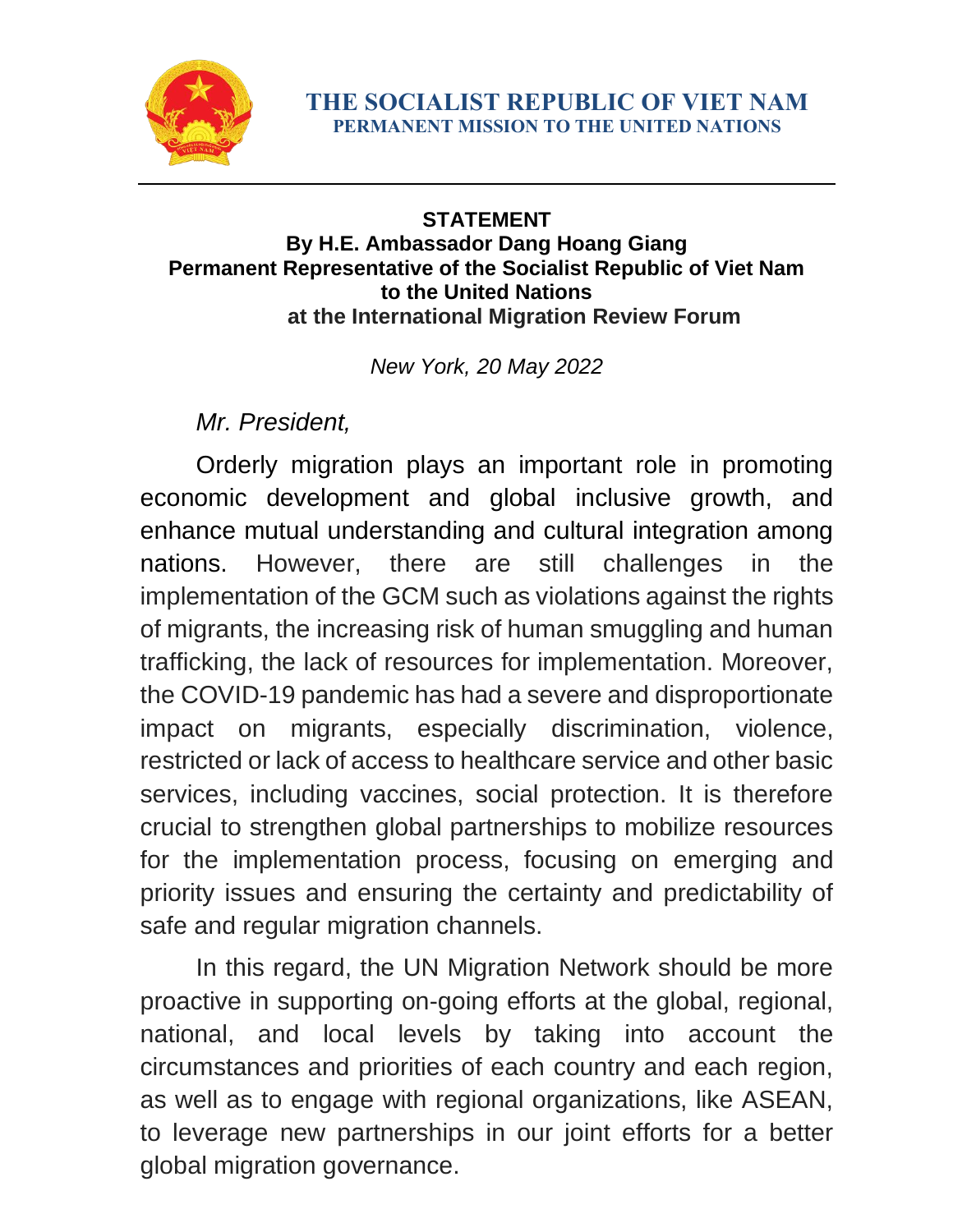Underdevelopment and poverty are among the main drivers of migration. The international community should accelerate the implementation of the 2030 Agenda for Sustainable Development, including the target of promoting orderly, safe, regular and responsible migration and population movement. Viet Nam supports strengthening international cooperation for development to help origin countries of migration to develop their economies, improve people's livelihoods and enhance capacity building in areas such as immigration administration, disaster relief and mitigation, and response to climate change.

## *Mr. President,*

Viet Nam always supports an open, inclusive, impartial and comprehensive approach to migration. Viet Nam developed a Plan on the implementation of the GCM in 2020, based on the GCM's vision and guiding principles. The implementation has been carried out across relevant sectors to improve the quality and efficiency of international migration management, to create a transparent and accessible migration environment that respects the dignity of migrants and protects their rights and interests.

During the COVID-19 pandemic, despite limited resources, Viet Nam has spared no efforts to provide access to basic services for migrants. We have provided vaccinations for all foreigners living and working in Viet Nam, ensuring them equal access to vaccines like local people, regardless of nationality and residential status.

We would like to take this opportunity to express our sincere gratitude to the International Organization for Migration and other stakeholders for supporting our efforts towards enhancing safe, regular, and orderly migration.